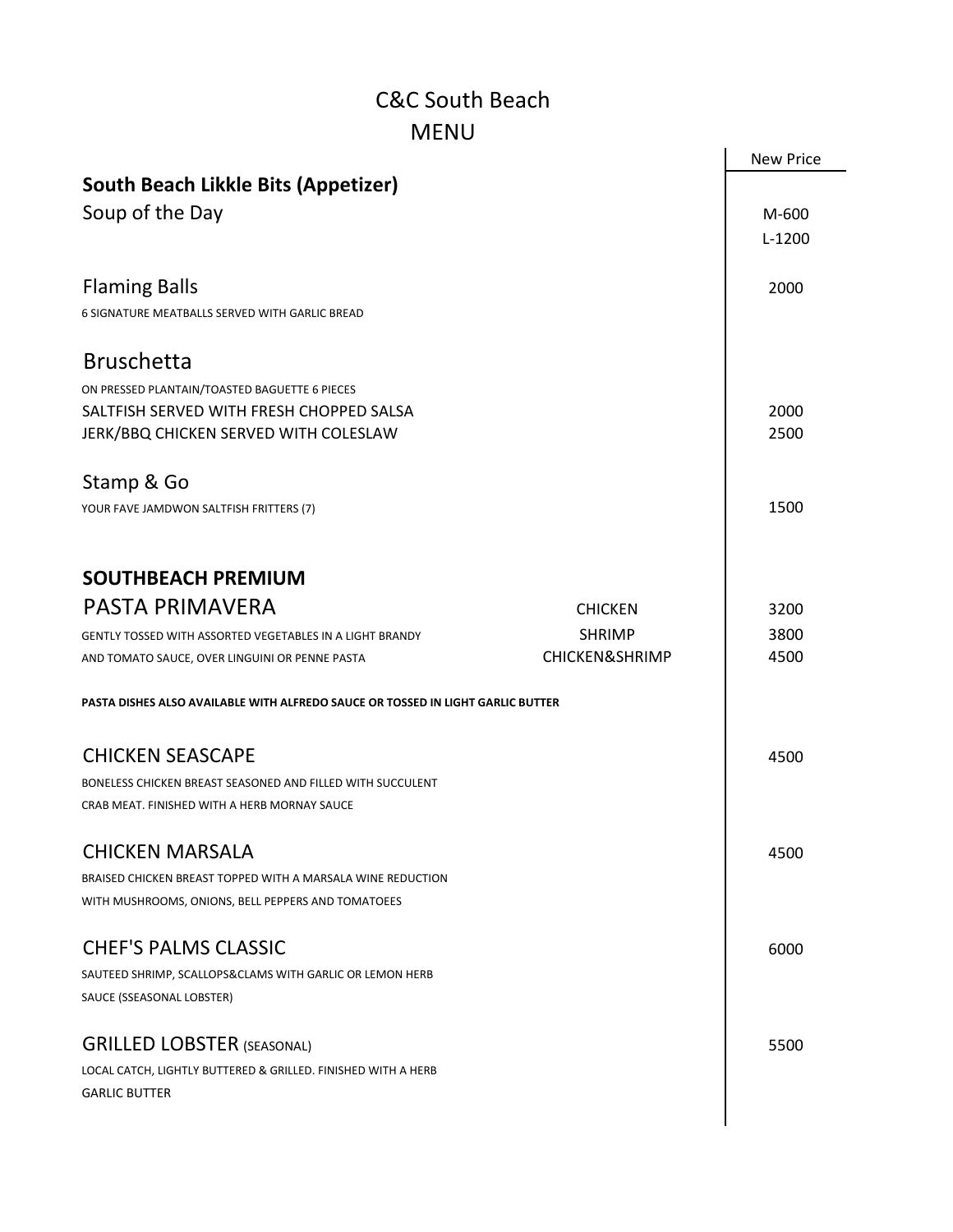| <b>LOBSTER THERMIDOR (SEASONAL)</b>                                                         | 6000  |
|---------------------------------------------------------------------------------------------|-------|
| A COMBINATION OF ONIONS, SWEET PEPPERS, MUSHROOMS SAUTEED                                   |       |
| WITH LOBSTER MEANT IN A BRANDY CREAM SAUCE. TOPPED WITH AGED                                |       |
| CHEDDAR & FLAMED ON THE GRILL                                                               |       |
| <b>CARIBBEAN WHOLE SNAPPER</b>                                                              | 4500  |
| CARIBBEAN SNAPPER INFUSED WITH ISLAND SPICES. YOUR CHOICE OF                                |       |
| STEAMED, BROWN STEWED OR ESCOVEITCHED                                                       |       |
| <b>ISLAND SNAPPER FILLET</b>                                                                | 3800  |
| BLACKENED SNAPPER FILLET STUFFED WITH SEASONED GREENS. PAN                                  |       |
| SEARED AND TOPPED WITH TROPICAL FRUIT SALSA                                                 |       |
| <b>GRILLED FILLET ATLANTIC SALMON</b>                                                       | 5000  |
| LIGHTLY MARINATED, GRILLED AND SERVED WITH A HERB TARRAGON SAUCE                            |       |
| DISHES ARE SERVED WITH WHITE RICE, MASHED POTATO OR HERB MASH POTATO                        |       |
| <b>PALMS DELIGHT SMOKED PORK CHOPS</b>                                                      | 3500  |
| MARINATED IN THE CHEF'S MIX OF HERBS & SPICES THEN GRILLED TO                               |       |
| PERFECTION. SERVED WITH A MANGO PINEAPPLE CHUTNEY                                           |       |
| <b>PALMS FILET MIGNON</b>                                                                   | 5000  |
| BEEF TENDERLOIN SEARED THEN FINISHED TO YOUR LIKING. TOPPED WITH                            |       |
| SAUTEED MUSHROOMS AND ONIONS. MAY BE ENHANCED WITH HERB                                     |       |
| GARLIC BUTTER OR BEARNAISE SAUCE (80z)                                                      |       |
| <b>PALMS SURF &amp; TURF</b>                                                                | 7000  |
| GRILLED JUMBO PRAWNS & PETIT FILET MIGNON (5 JUMBO PAWN), SERVED WITH A 80z                 |       |
| MUSHROOM SAUCE, GRILLED ONION & CARROT BUTTONETS                                            |       |
| EXTRA SERVINGS OF SAUTEED ONIONS OR CREAMY MUSHROOMS                                        | 600   |
| (8oz)                                                                                       |       |
|                                                                                             |       |
| <b>South Beach Belly Fulls (Main Course)</b>                                                |       |
| South Beach Platter (serves 5-8 persons)                                                    | 10000 |
| CHOOSE ANY 3: WINGS/SLIDERS/ESCOVEITCHED FISH STICKS/JERK CHICKEN SLIDER<br>/JERK PORK BITS |       |
| South Beach Jammin Pastas                                                                   |       |
| (PENNE/LINGUINI/FETTUCINI) (MILD, REGULAR, SPICY)                                           |       |
| SAUCES: ALFREDO/MARINARA/COCONUT CURRY/CREAMY COCONUT                                       |       |
| <b>CHICKEN</b><br><b>JERK SAUSAGE</b>                                                       | 2500  |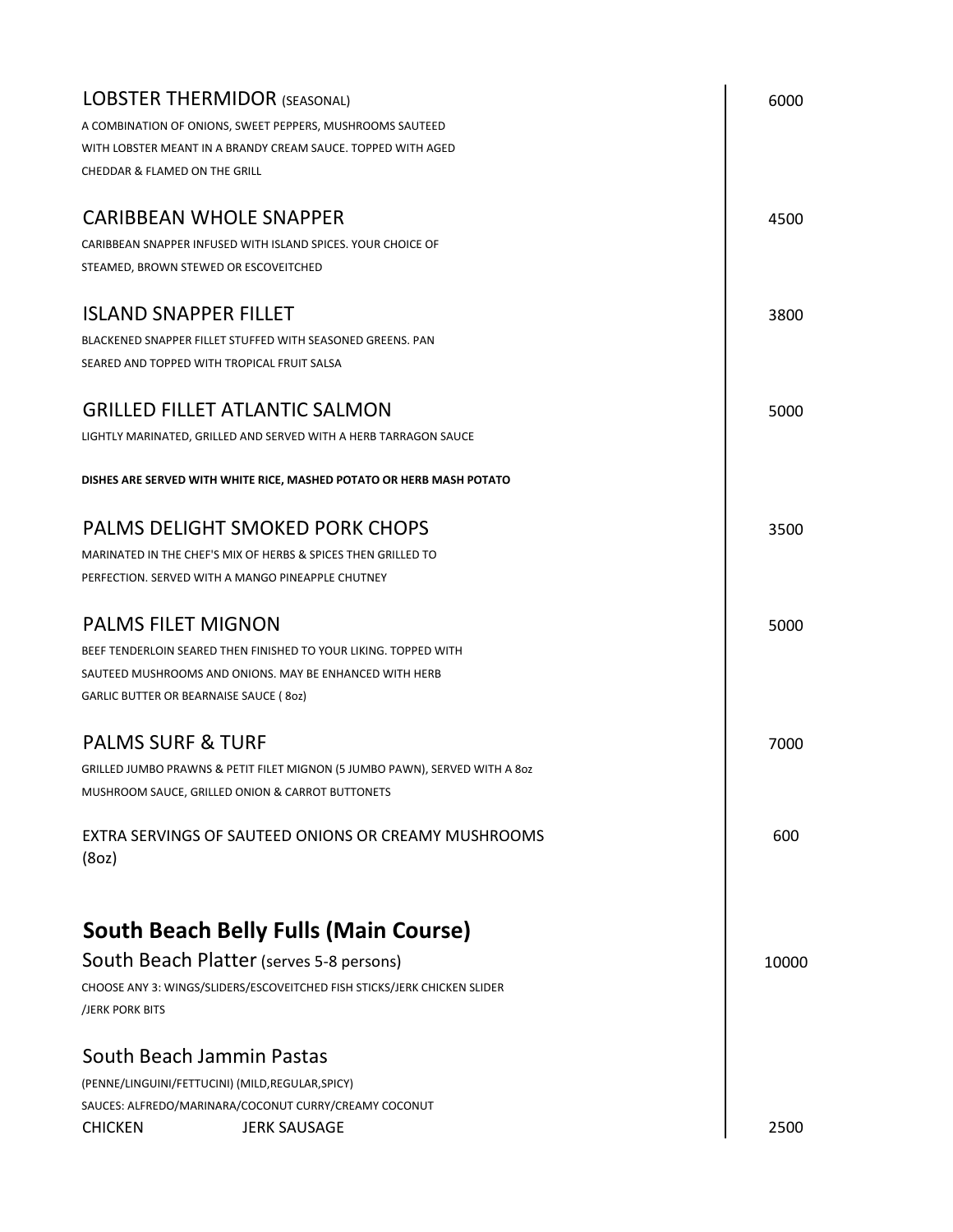| <b>SHRIMP</b><br><b>LOBSTER</b><br>SB SEAFOOD MEDLEY                                                                      | 3300<br>3600<br>2800 |
|---------------------------------------------------------------------------------------------------------------------------|----------------------|
| (SHRIMP, OCTOPUS, CLAM, LOBSTER, CRAB, SQUID)<br><b>VEGETABLE PRIMAVERA</b>                                               | 2500                 |
| <b>SB Baby Back Ribs</b>                                                                                                  |                      |
| <b>SERVED WITH FRIES</b><br><b>HALF RACK</b><br><b>FULL RACK</b>                                                          | 3000<br>4800         |
| Whole Peppered Shrimp<br>(SPICY/MILD)                                                                                     | 3300                 |
| <b>Garlic Shrimp</b><br>SAUTEED & SERVED WITH BAMMY WEDGES                                                                | 3300                 |
| Fish & Chips<br>FISH FILLET BATTERED & DEEP FRIED SERVED WITH ESCOVEITCH<br>OR TARTAR SAUCE                               | 2500                 |
| Whole Snapper Fish<br>(ESCOVEITCH/STEAM/BROWN STEW) SERVED WITH BAMMY WEDGES<br>(STEAMED OR FRIED) ADD CRACKERS 250       | 3600                 |
| <b>SOFT SHELL CRAB</b><br>(CURRY/GARLIC/HOT&SPICY)                                                                        | 2500                 |
| <b>ZESTY QUESADILLAS</b><br><b>VEGETABLE</b><br><b>SHRIMP</b><br><b>CHICKEN</b>                                           | 1300<br>1700<br>1700 |
| <b>SOUTH BEACH FRIED WINGS</b><br><b>6 PIECES</b><br>12 PIECES<br>DIPPING SAUCES: BBQ/HONEY MUSTARD/SWEET CHILI/HOT&SPICY | 1300<br>2600         |
| <b>SOUTH BEACH WINGS</b><br><b>6 PIECES</b><br><b>12 PIECES</b><br>DIPPING SAUCES: BBQ/HONEY MUSTARD/HOT&SPICY            | 1500<br>2600         |
| <b>JERK WITH A KICK</b>                                                                                                   |                      |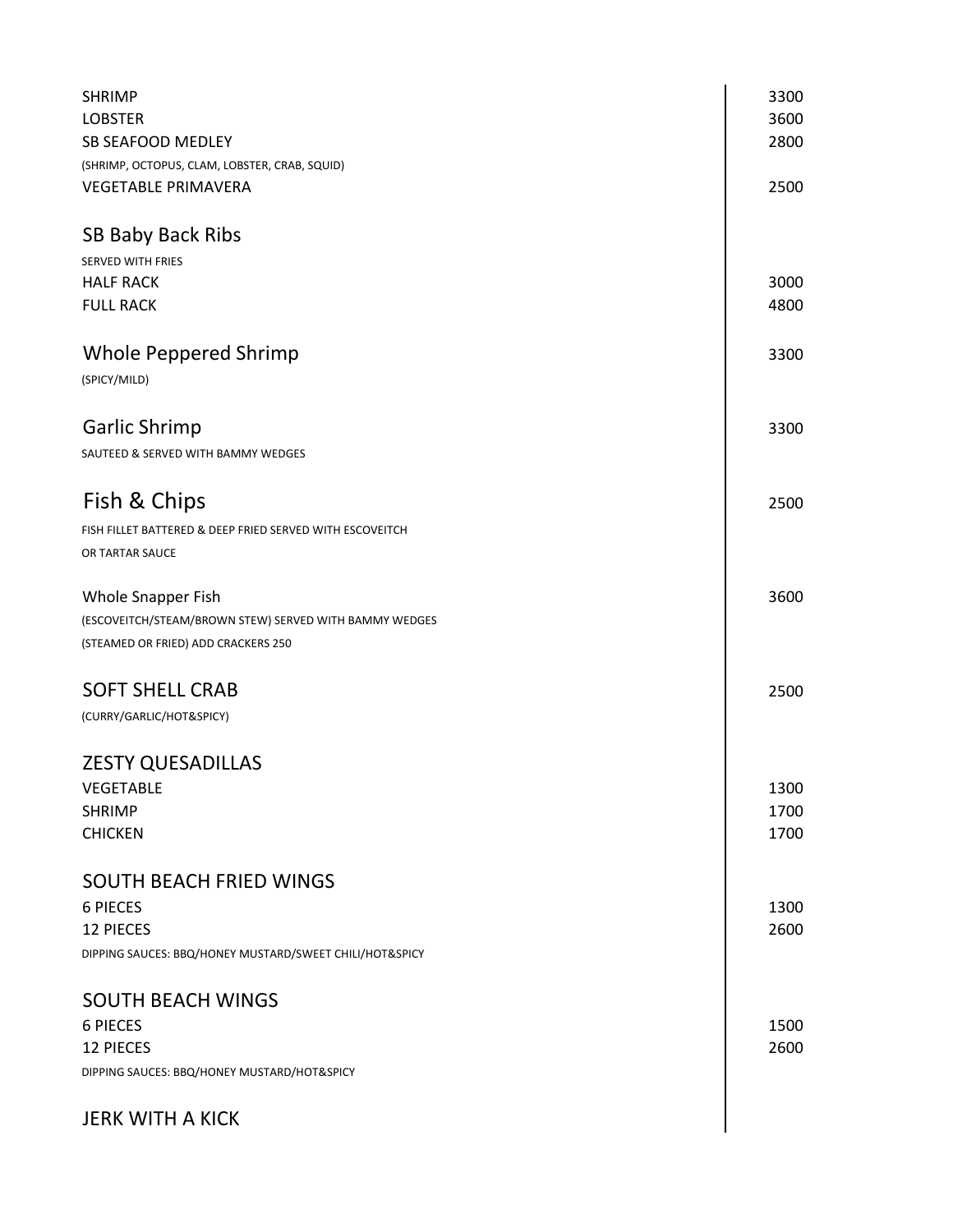| CHICKEN (1/4LB)<br>PORK (1/4)                                                           | 1500<br>1500 |
|-----------------------------------------------------------------------------------------|--------------|
| <b>OPEN FACE SANDWICH</b>                                                               | 2500         |
| PORK/FISH/JERK CHICKEN/GRILLED CHICKEN                                                  |              |
| SAUTEED WITH SWEET PEPPERS & ONIONS TOASTED ON A SUB ROLL SERVED WITH FRIES             |              |
| <b>SOUTH BEACH SLIDERS</b>                                                              | 2000         |
| 3 MINI BURGERS CHICKEN/BEEF/PORK                                                        |              |
| <b>SOUTH BEACH BURGERS</b>                                                              |              |
| SERVED WITH CHEESE, FRIES & ADD BACON \$400                                             |              |
| <b>BEEF</b>                                                                             | 2000         |
| <b>CHICKEN</b>                                                                          | 2500         |
| <b>FISH</b>                                                                             | 2000         |
| ADD BACON \$400                                                                         |              |
| <b>SOUTH BEACH MONSTER BURGER</b>                                                       | 3000         |
| 1/2 POUNDER TOPPED WITH FETA CHEESE, ONIONS, LETTUCE                                    |              |
| TOMATO & PICKLES. SERVED WITH FRIES                                                     |              |
| <b>SOUTH BEACH WRAPS</b>                                                                |              |
| <b>SERVED WITH FRIES</b>                                                                |              |
| <b>VEGETABLE</b>                                                                        | 1800         |
| <b>BEEF/PORK</b>                                                                        | 1800         |
| <b>ESCOVEITCH FISH</b>                                                                  | 1800         |
| <b>CHICKEN</b>                                                                          | 1800         |
| <b>CAJUN SHRIMP</b>                                                                     | 2300         |
| <b>Loaded Fries</b>                                                                     | 2000         |
| 160ZS FRIES SMOTHERED IN MELTED CHEESE & BACON                                          |              |
| TOPPED WITH ESCALLION. ADD CHICKEN \$500, ADD SHRIMP \$700, ADD BACON \$400, PORK \$550 |              |
| <b>SOUTH BEACH SALAD</b>                                                                | 1200         |
| MIXED GREENS, TOMATO, CARROT, OLIVES, ONIONS & CROUTONS                                 |              |
| ADD GRILLED CHICKEN \$500                                                               |              |
| ADD GRILLED SHRIMP \$900                                                                |              |
| DRESSINGS: THOUSAND ISLAND/VINAIGRETTE/SOUTH BEACH DRESSING                             |              |
| <b>SIDES</b>                                                                            | 600          |
| FESTIVAL (2)                                                                            |              |
| RICE (1) BOWL                                                                           |              |
| GRILLED CORN (2)                                                                        |              |
| <b>GARLIC BREAD (3)</b>                                                                 |              |
| BAMMY WEDGES (FIRED/STEAMED) (3)                                                        |              |